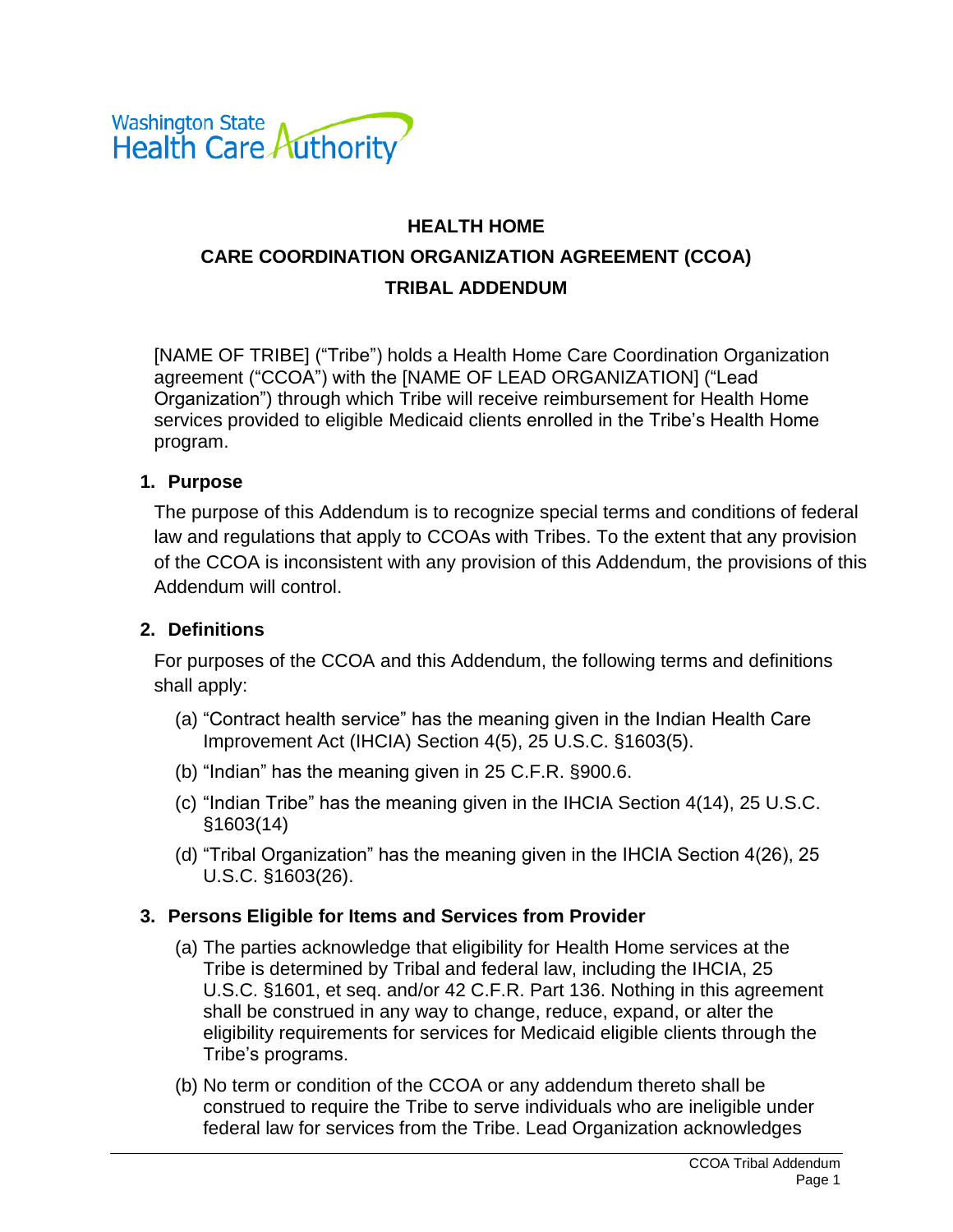that pursuant to 45 C.F.R. §80.3(d), an individual shall not be deemed subjected to discrimination by reason of his/her exclusion from benefits limited by federal law to individuals eligible for services from the Tribe. The Tribe acknowledges that other nondiscrimination provisions of federal law may apply.

### **4. Hiring and Employment Practices**

The Tribe may give preference in its hiring and employment practices to members of the Tribe or other Indian Tribes (including for purposes of this Section Tribes previously but not currently recognized by the federal government) or their descendants, who have met all requirements for that position, including applicable federal law and tribal law and policy.

### **5. Applicability of Other Federal Laws**

Federal laws and regulations affecting the Tribe include, but are not limited to, the following:

- (a) Indian Self Determination and Education Assistance Act (ISDEAA), 25 U.S.C. § 450 et seq*.;*
- (b) Indian Health Care Improvement Act (IHCIA), 25 U.S.C. § 1601 et seq*.;* (including without limitation pursuant to the IHCIA Section 206(e)(3), 25 U.S.C. § 1621e(e)(3), regarding recovery from tortfeasors)
- (c) Federal Tort Claims Act (FTCA), 28 U.S.C. §§ 2671-2680;
- (d) Federal Medical Care Recovery Act, 42 U.S.C. §§ 2651-2653;
- (e) Privacy Act, 5 U.S.C. § 552a, 45 C.F.R. Part 5b; and
- (f) Health Insurance Portability and Accountability Act (HIPAA), 45 C.F.R. Parts 160 and 164.

# **6. Non-Taxable Entity**

The Tribe is a non-taxable entity and shall not be required by the CCOA or this Addendum to collect or remit any federal, state, or local tax.

# **7. Insurance and Indemnification**

The Tribe shall not be required to obtain or maintain professional liability insurance to the extent the Tribe's Health Home program is covered by the FTCA pursuant to federal law (Public Law 101-512, Title III, § 314, as amended by Public Law 103- 138, Title III, § 308 (codified at 25 U.S.C. § 450f note); and 25 C.F.R. Part 900, Subpart M; 25 U.S.C. §458aaa-15(a); and 42 C.F.R. §137.220). Nothing in the CCOA shall be interpreted to authorize or obligate the Tribe or any employee of the Tribe to operate outside the scope of employment of such employee.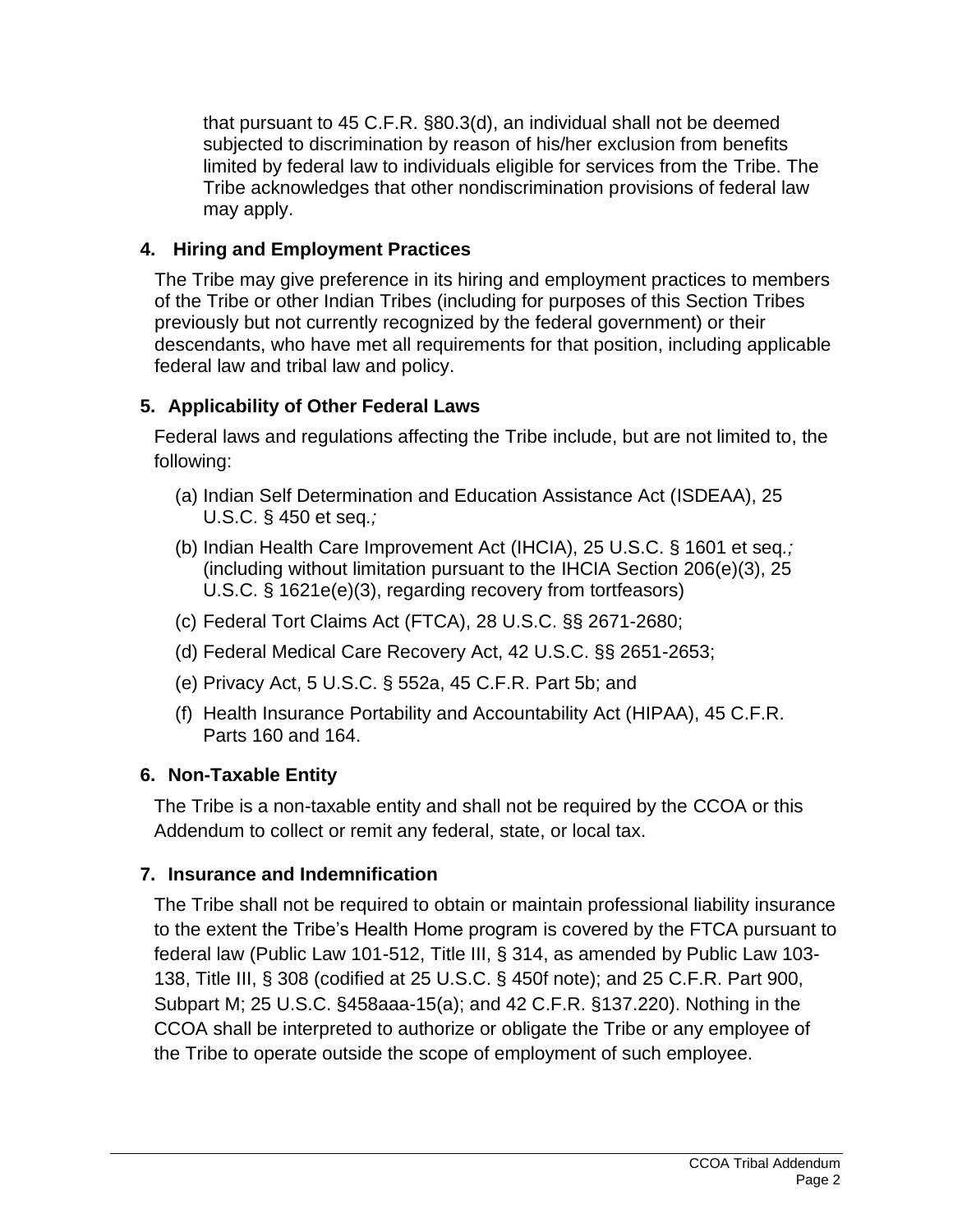### **8. Licensure of Health Care Professionals**

Section 221 of the IHCIA, 25 U.S.C. § 1621t, exempts a health care professional employed by the Tribe from the licensing requirements of the state in which the Tribe performs services, provided the health care professional is licensed in any state. The parties recognize and agree that these federal laws apply to the health care professionals employed by the Tribe, who therefore shall not be required to hold a Washington state license in order for the Tribe to receive payments under the CCOA.

# **9. Dispute Resolution**

In the event of any dispute arising under the CCOA, the parties agree to meet and confer in good faith to resolve any such disputes before resorting to any other process identified in the CCOA. Both parties will continue, without delay, to carry out their respective responsibilities under the CCOA that are not affected by the dispute.

If the parties are unable to resolve the dispute by meeting and conferring in good faith, either party may submit a request to the Health Care Authority for technical assistance.

# **10.Governing Law**

The CCOA shall be governed and construed in accordance with federal law of the United States and, to the extent an issue is not addressed by federal law, in accordance with the laws of the State of Washington governing interpretation of contracts.

# **11.Medical Quality Assurance Requirements**

Any medical quality assurance requirements imposed by the Lead Organization on its Medicaid providers shall be subject to Section 805 of the IHCIA, 25 U.S.C. §1675 in their application to Provider.

# **12.Claims Format**

The Lead Organization shall process claims from the Tribe in accordance with Section 206(h) of the IHCIA, 25 U.S.C. § 1621e(h), which does not permit an issuer to deny a claim submitted by a Tribe based on the format in which the claim is submitted if the format used complies with that required for submission of such claims under Title XVIII of the Social Security Act or recognized under Section 1175 of such Act.

# **13.Payment of Claims.**

The Lead Organization shall pay claims from the Tribe at the applicable Indian Health Service (IHS) rate for Health Home services, which is equal to the IHS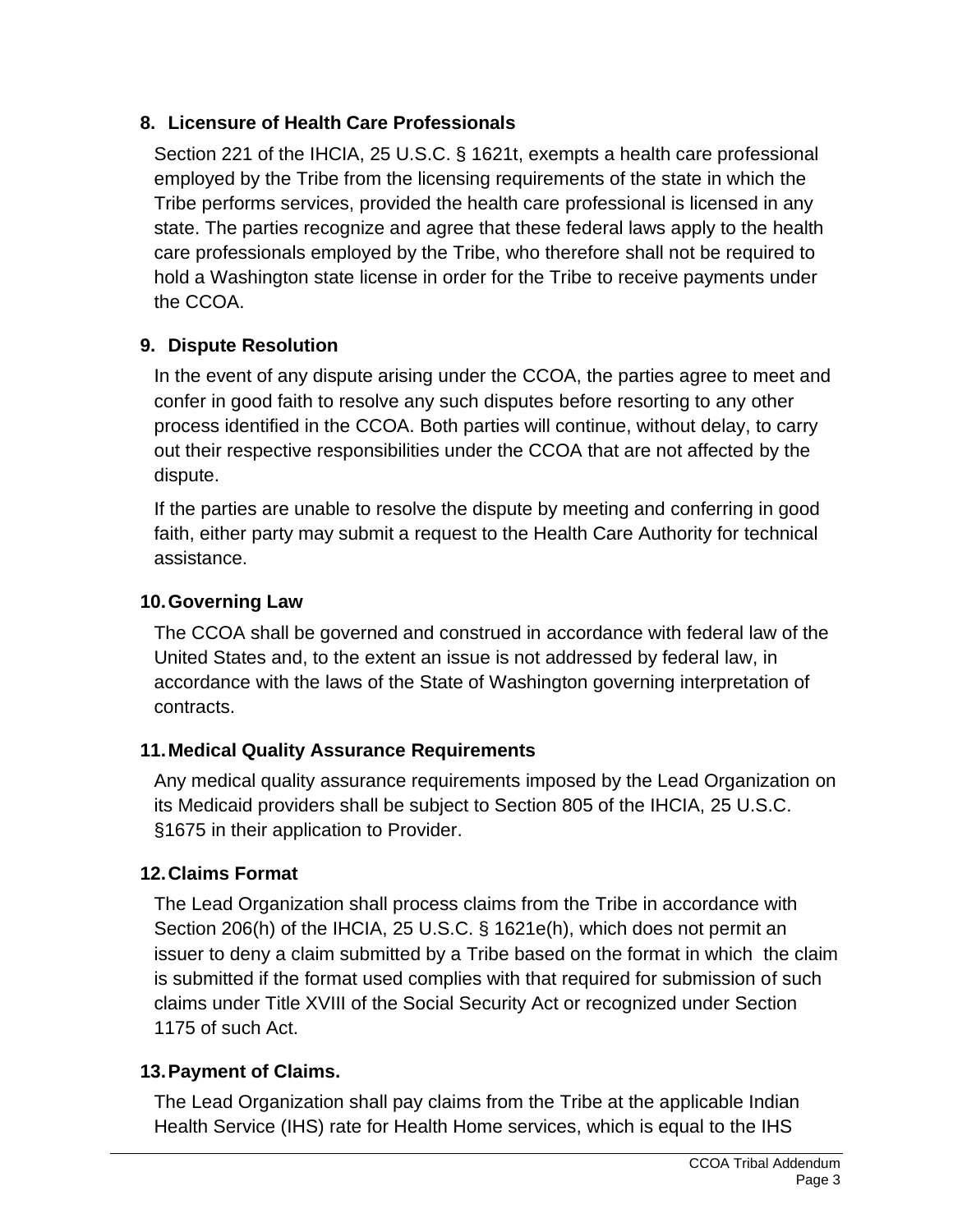outpatient encounter rate published annually in the federal register, and in accordance with federal law, including Section 206 of the IHCIA (25 U.S.C. §1621e), and 45 C.F.R., Part 156, Subpart E.

#### **14.Sovereign Immunity**

- (a) Except as specified in this Section, nothing in the CCOA or this Tribal Addendum shall constitute a waiver by the Tribe of federal or tribal sovereign immunity or otherwise diminish the Tribe's sovereign rights, privileges, and immunities.
- (b) The Tribe agrees to a limited waiver of its sovereign immunity for the sole purpose of allowing Lead Organization to pursue recovery of any possible overpayments made by Lead Organization to the Tribe.
- (c) For purposes of this Section, the term "overpayment" has the same meaning as defined in RCW 41.05A.010, as now existing or as later may be amended.
- (d) The Lead Organization will send written notification to the Tribe and to the Health Care Authority in the event that the Lead Organization identifies a potential overpayment from the Lead Organization to the Tribe. The notification will (i) supply all details of the potential overpayment; (ii) include documentation explaining why the Lead Organization concluded that an overpayment exists; (iii) explain the manner in which the Lead Organization proposes to recover the potential overpayment; and (iv) remind the Tribe of its right to invoke the dispute resolution provisions of Section 9 of this addendum if the Tribe disagrees with the Lead Organization's conclusions.

### **15.Ownership of Material**

- (a) All materials of unique cultural significance shall be owned solely by the Tribe unless otherwise expressly agreed in the CCOA.
- (b) Materials created by the Tribe which the Tribe uses to perform the CCOA (including without limitation books, computer programs, documents, films, pamphlets, reports, sound reproductions, studies, surveys tapes and/or training materials) shall be owned by the Tribe, regardless of whether the materials are paid for in whole or in part by the Lead Organization, except when specific materials have been expressly identified within the CCOA as belonging to the Lead Organization.
- (c) If the parties agree within the CCOA that certain materials will be owned by the Lead Organization, then the Tribe agrees that the materials so identified will either be deemed, to the extent applicable under 17 U.S.C.A. Section 101, "works made for hire," or the Tribe will assign the Lead Organization all rights, title, and interests in and to such materials.